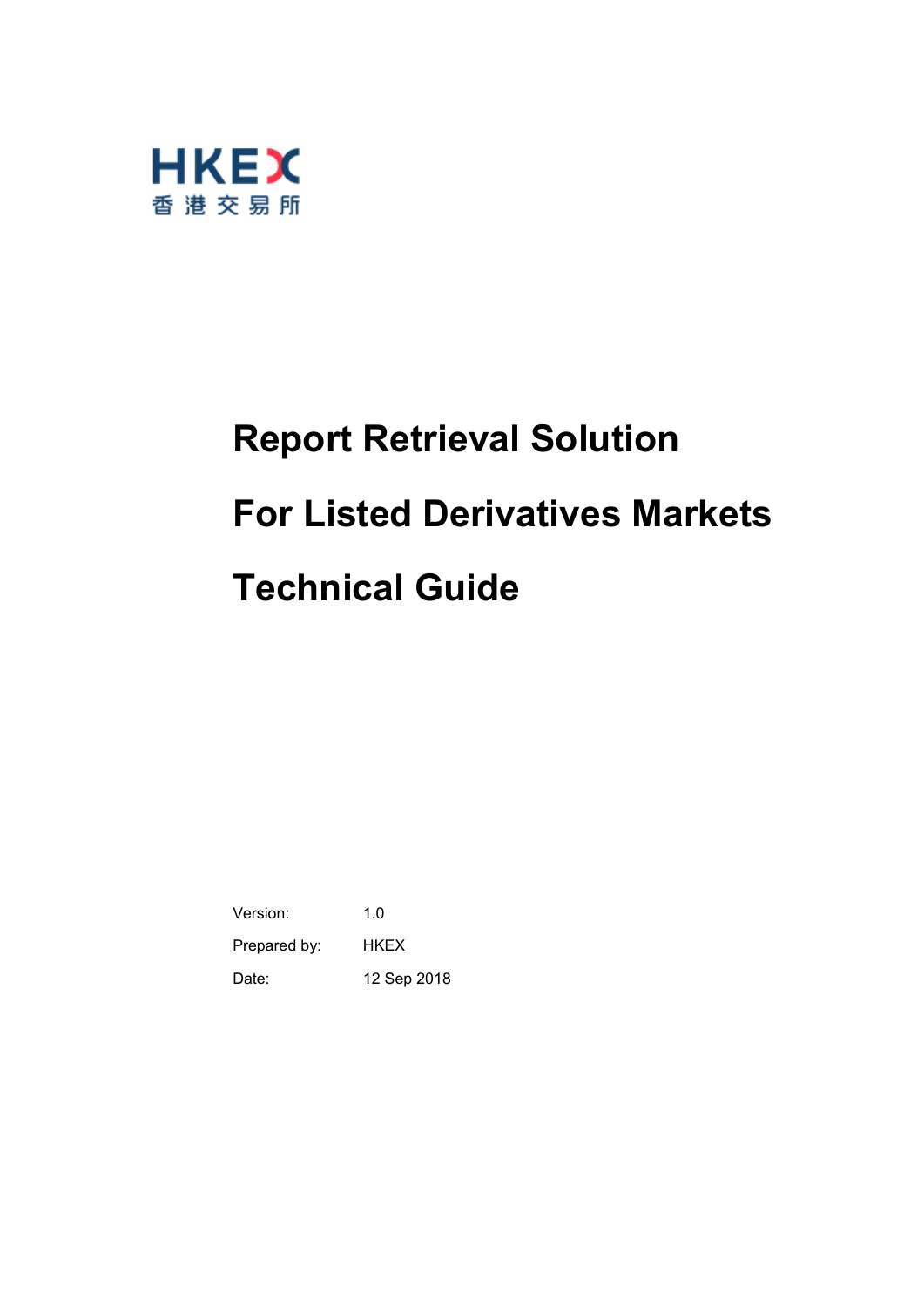# **Modification History**

| <b>Version</b> | Date        | <b>Modified By</b> | <b>Synopsis</b> |
|----------------|-------------|--------------------|-----------------|
| _1 በ           | 12 Sep 2018 | <b>HKEX</b>        | First issue     |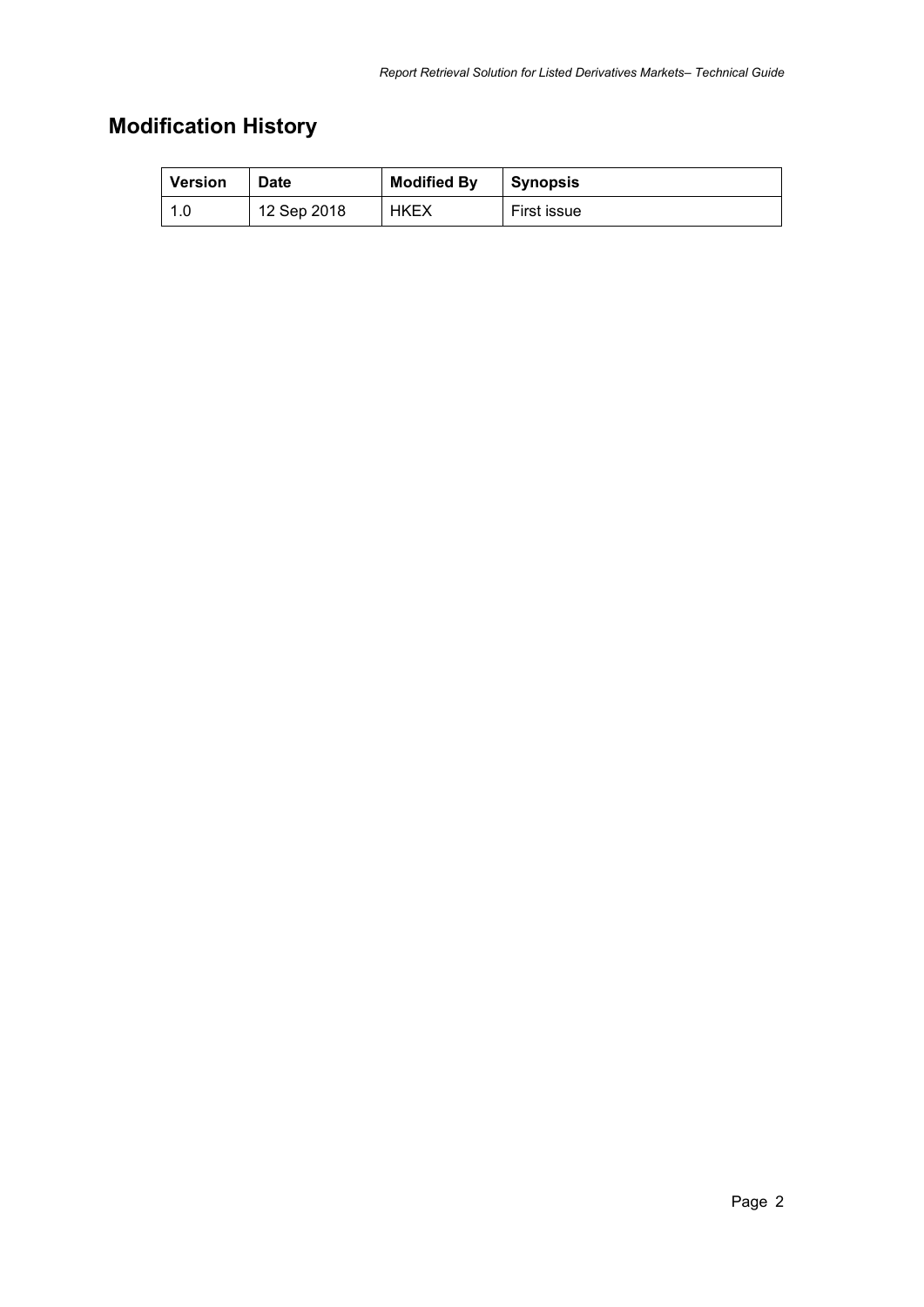# **Table of Contents**

| $\mathbf 1$    |       |  |  |
|----------------|-------|--|--|
|                | 1.1   |  |  |
| 2              |       |  |  |
|                | 2.1   |  |  |
|                | 2.2   |  |  |
| 3              |       |  |  |
|                | 3.1   |  |  |
|                | 3.2   |  |  |
|                | 3.2.1 |  |  |
|                | 3.2.2 |  |  |
| $\overline{a}$ |       |  |  |
|                | 4.1   |  |  |
|                | 4.2   |  |  |
|                | 4.3   |  |  |
| 5              |       |  |  |
|                | 5.1   |  |  |
| 6              |       |  |  |
|                |       |  |  |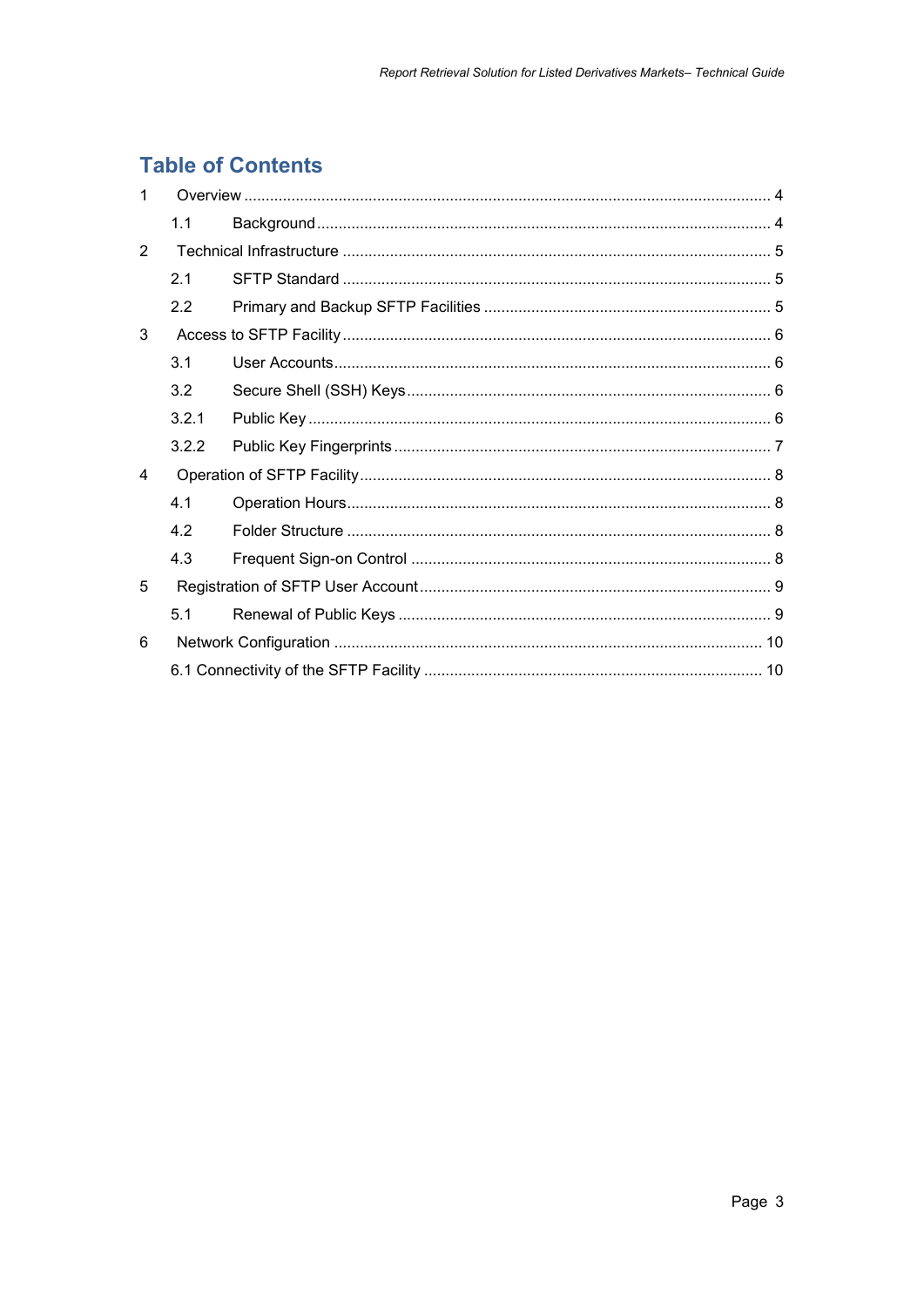# <span id="page-3-0"></span>**1 Overview**

## <span id="page-3-1"></span>**1.1 Background**

This technical guide serves as a reference document for Clearing Participants (CPs) to retrieve DCASS and pre-trade risk management reports from HKEX through the secure file transfer protocol (SFTP) facility.

It covers the following areas of the SFTP facility:

- Technical Infrastructure
- Access to SFTP Facility;
- Operation of SFTP Facility;
- Registration of SFTP User Account; and
- Network configuration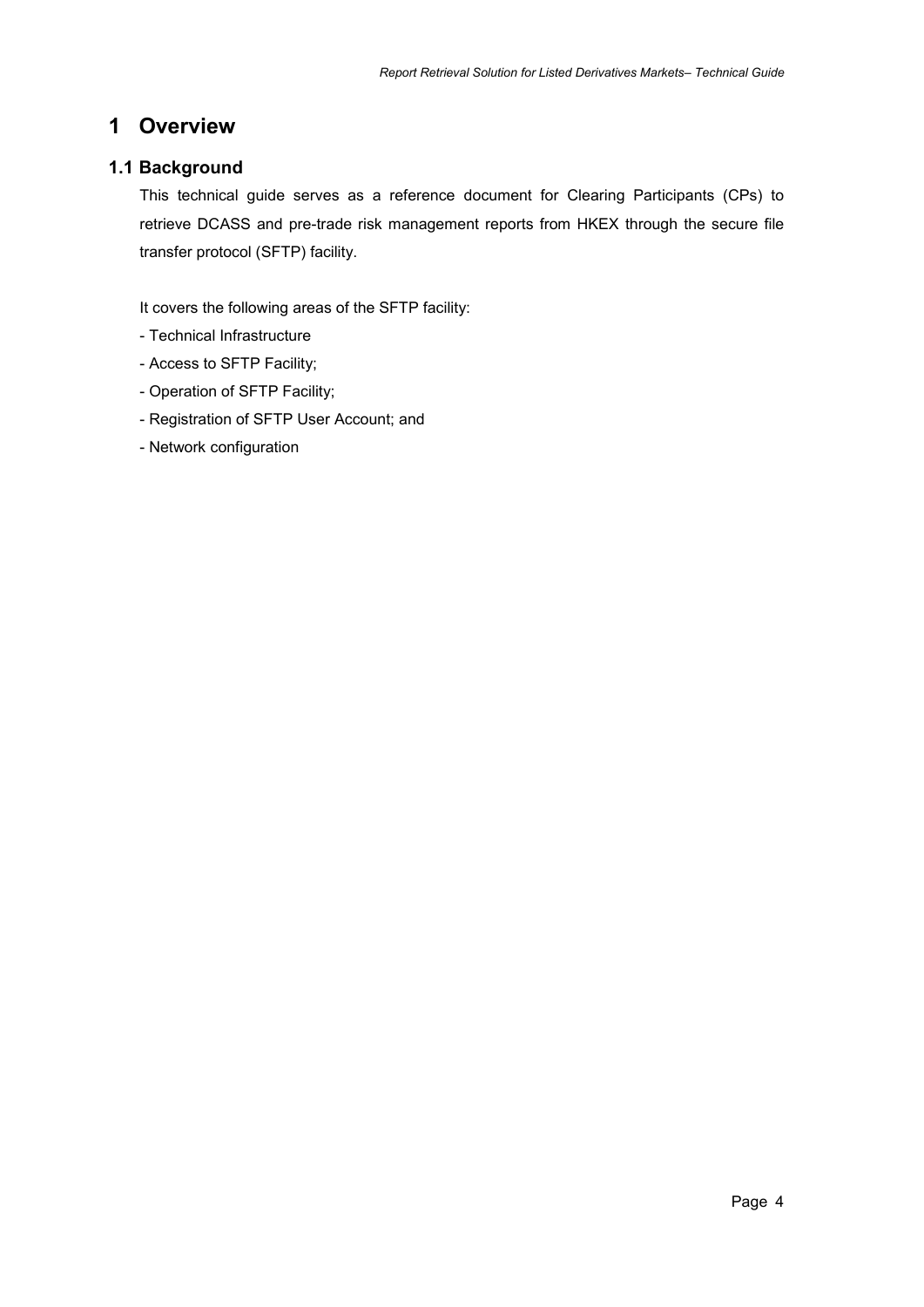# <span id="page-4-0"></span>**2 Technical Infrastructure**

# <span id="page-4-1"></span>**2.1 SFTP Standard**

The SFTP facility uses industry standard SFTP and the following protocols are supported:

| <b>Protocol</b>                   | <b>RFC</b>    | <b>Remarks</b>                      |
|-----------------------------------|---------------|-------------------------------------|
| SFTP                              | RFC 4251-4254 | Secure Shell File Transfer Protocol |
| <b>SSH Public Key File Format</b> | RFC4716       | SSH2 Public Key File Format         |
|                                   |               | Fingerprint: MD5 message-digest     |

Clearing Participants (CPs) are required to ensure that the SFTP software they use for report/file retrieve must adhere to the above standard.

## <span id="page-4-2"></span>**2.2 Primary and Backup SFTP Facilities**

The SFTP facility is set up at both the HKEX primary and secondary data centers. For normal operations, only the primary SFTP facility is in active mode. Under contingency situation where the primary SFTP facility becomes unavailable, HKEX will notify CPs to connect to the secondary SFTP facility.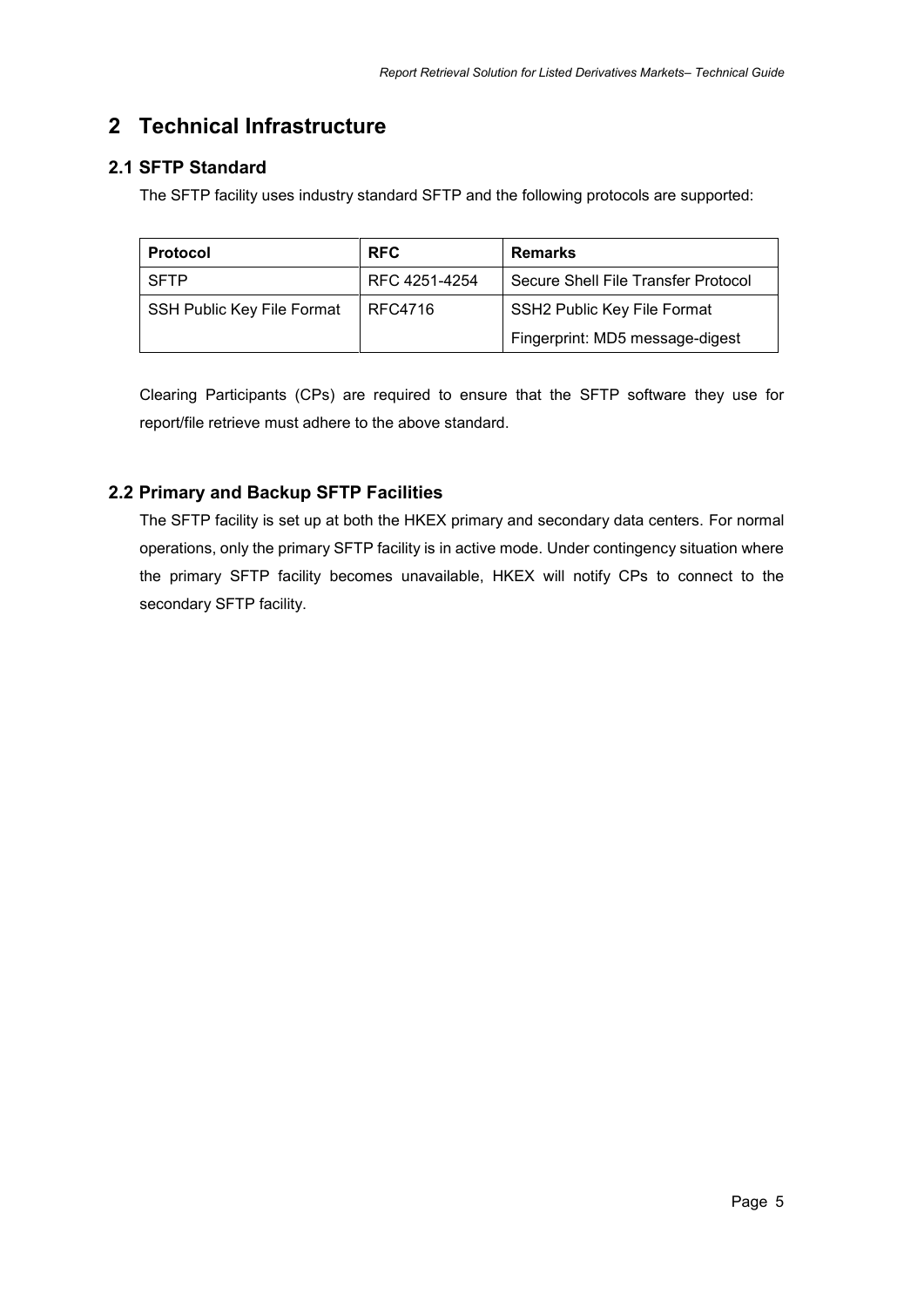# <span id="page-5-0"></span>**3 Access to SFTP Facility**

#### <span id="page-5-1"></span>**3.1 User Accounts**

For each CP, HKEX will assign two SFTP user accounts for retrieval of DCASS and pre-trade risk management reports (i.e. RX\_AUDIT, TP001 and RPI03 etc.).

The two SFTP user accounts are in the following format:

- CXXX001

- CXXX002

Where <CXXX> is the DCASS customer code of the CP. For example, CP with DCASS customer code CXYZ, two SFTP user accounts CXYZ001 and CXYZ002 would be assigned.

After registration, CPs may use either one of the assigned SFTP user accounts together with the respective SSH private key to login to the SFTP facility for retrieval of DCASS and pre-trade risk management reports.

#### <span id="page-5-2"></span>**3.2 Secure Shell (SSH) Keys**

The SFTP facility adopts Secure Shell (SSH) public-key authentication. For **each SFTP user account,** CPs need to generate a pair of SSH private and public keys, as well as a public key fingerprint, and register the public key and the public key fingerprint with HKEX.

#### <span id="page-5-3"></span>**3.2.1 Public Key**

HKEX accepts RSA 2048-bit public keys in SSH2 format.

For example:

---- BEGIN SSH2 PUBLIC KEY ----

Comment: SSH KEY

AAAAB3NzaC1kc3MAAACBAPY8ZOHY2yFSJA6XYC9HRwNHxaehvx5wOJ0rzZdzoSOXxbET W6ToHv8D1UJ/z+zHo9Fiko5XybZnDIaBDHtblQ+Yp7StxyltHnXF1YLfKD1G4T6JYrdH YI14Om1eg9e4NnCRleaqoZPF3UGfZia6bXrGTQf3gJq2e7Yisk/gF+1VAAAAFQDb8D5c vwHWTZDPfX0D2s9Rd7NBvQAAAIEAlN92+Bb7D4KLYk3IwRbXblwXdkPggA4pfdtW9vGf J0/RHd+NjB4eo1D+0dix6tXwYGN7PKS5R/FXPNwxHPapcj9uL1Jn2AWQ2dsknf+i/FAA vioUPkmdMc0zuWoSOEsSNhVDtX3WdvVcGcBq9cetzrtOKWOocJmJ80qadxTRHtUAAACB AN7CY+KKv1gHpRzFwdQm7HK9bb1LAo2KwaoXnadFgeptNBQeSXG1vO+JsvphVMBJc9HS n24VYtYtsMu74qXviYjziVucWKjjKEb11juqnF0GDlB3VVmxHLmxnAz643WK42Z7dLM5 sY29ouezv4Xz2PuMch5VGPP+CDqzCM4loWgV ---- END SSH2 PUBLIC KEY ----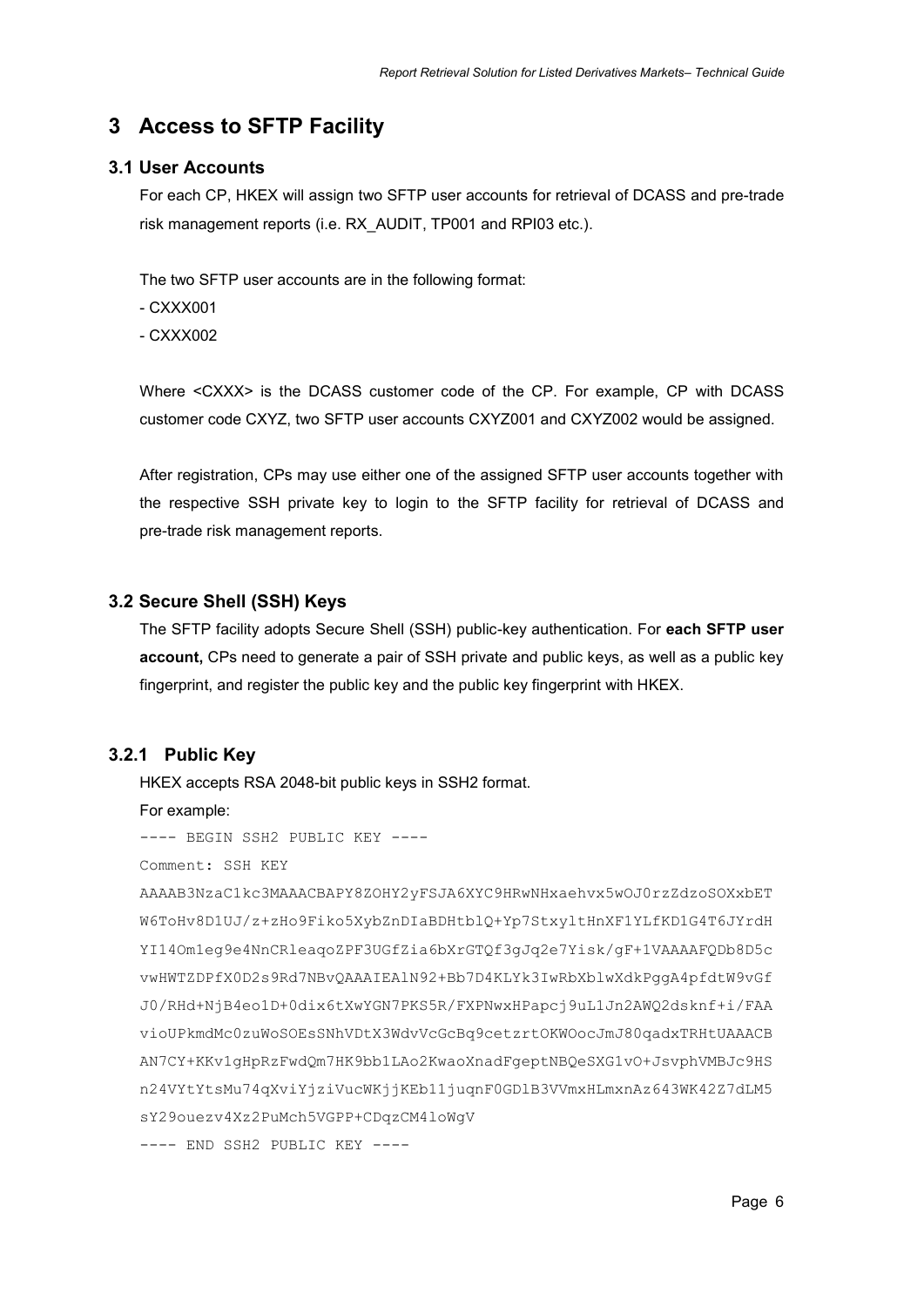Each public key should be saved in a separate file with the following naming convention and sent to HKEX via email for registration:

- CXXX001.pub (public key for SFTP user account CXXX001)
- CXXX002.pub (public key for SFTP user account CXXX002)

Where <CXXX*>* is the DCASS customer code of CP.

### <span id="page-6-0"></span>**3.2.2 Public Key Fingerprints**

Public key fingerprints are MD5 hash digests of public keys in the format of 16 octets printed as hexadecimal with lowercase letters and separated by colons.

For example:

"c1:b1:30:29:d7:b8:de:6c:97:77:10:d7:46:41:63:87"

Each public key fingerprint should be saved in a separate (text) file with the following naming convention and sent to HKEX via email for registration:

- CXXX001.fpt (fingerprint of public key for SFTP user account CXXX001)

- CXXX002.fpt (fingerprint of public key for SFTP user account CXXX002)

SSH public keys and public key fingerprints together with the IP addresses of their designated SFTP client workstations for accessing SFTP facility should be submitted to HKEX through email for registration. See Section 5 for details.

**CPs SHOULD NOT submit their private keys to HKEX.**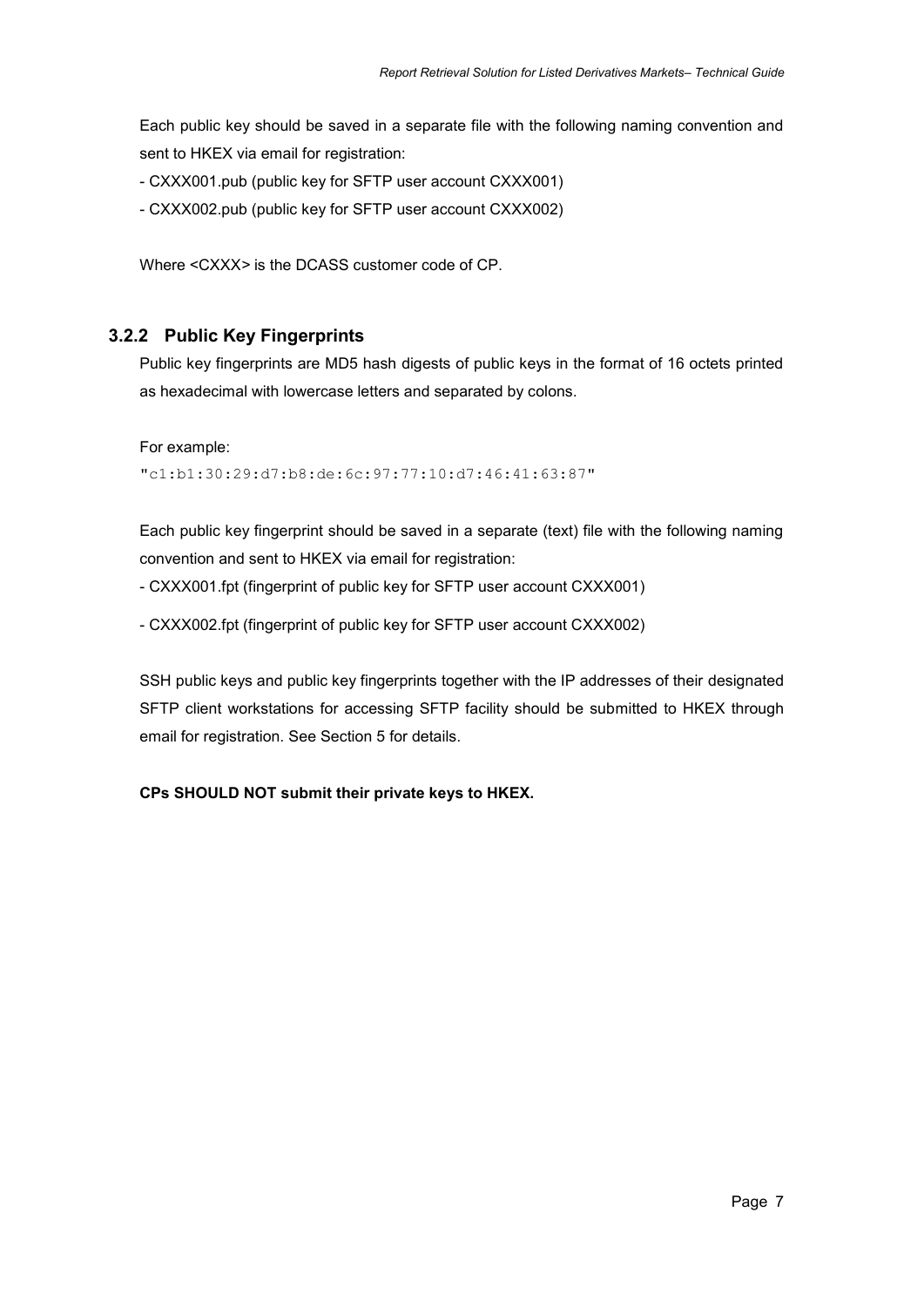# <span id="page-7-0"></span>**4 Operation of SFTP Facility**

## <span id="page-7-1"></span>**4.1 Operation Hours**

Operational hours of the SFTP facility are from 07:30 to 03:30 on business days.

All DCASS and pre-trade risk management reports will be available for retrieval via the SFTP facility within 10 calendar days after generation. CPs should retrieve and safe keep their reports in a timely manner.

## <span id="page-7-2"></span>**4.2 Folder Structure**

Each SFTP user account has two accessible folders on the SFTP facility, namely COMMON and CXXX where <CXXX> is the DCASS customer code of the CP.

| Folder      | <b>Content</b>                                           |
|-------------|----------------------------------------------------------|
| COMMON      | Reports / files applicable to all CPs                    |
| <b>CXXX</b> | Reports / files applicable to designated CP < CXXX> only |

SFTP user accounts under the same CP will access the same COMMON and C*XXX* folders. Thus both SFTP user accounts ('C*XXX*001' and 'C*XXX*002') can retrieve the same set of derivatives clearing and pre-trade risk management reports from the COMMON and C*XXX* folder distributed by HKEX.

## <span id="page-7-3"></span>**4.3 Frequent Sign-on Control**

Each SFTP user account will be restricted to a maximum of 5 times sign-on within 5 minutes. The account will be locked (unable to sign on) once it reaches 5 times within 5 minutes and automatically unlock for every 5 minutes.

For example, if a SFTP user account has signed on more than 5 times between 12:45:10 and 12:47:30, the account will be locked at 12:47:31 then unlocked at 12:50:00 automatically.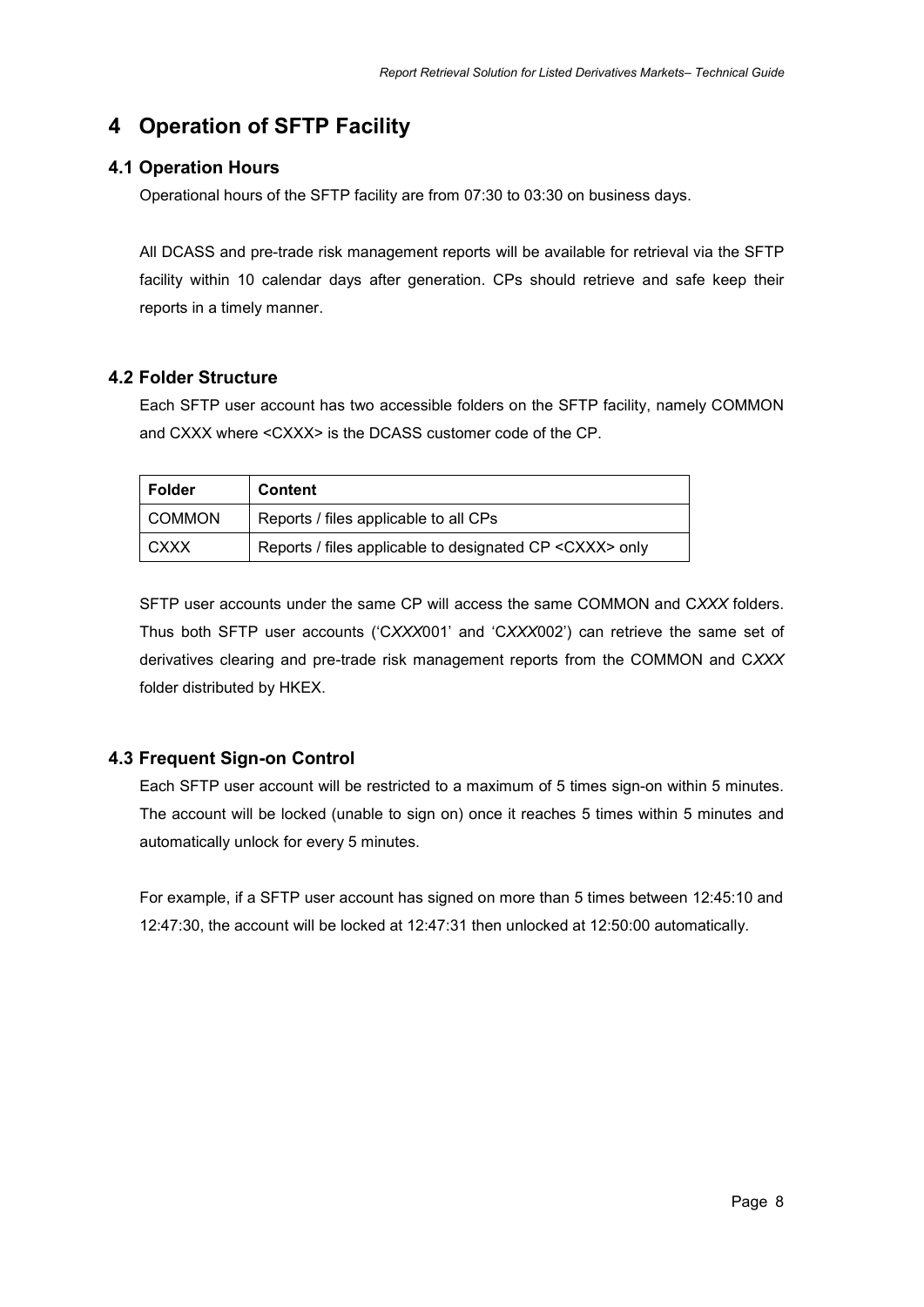# <span id="page-8-0"></span>**5 Registration of SFTP User Account**

To register for SFTP User Accounts, CP should generate a pair of SSH keys per account; and submit their public key, public key fingerprint, and IP addresses for the designated SFTP client workstations to HKEX in a single zip file (see sample file below), together with a scanned copy of the completed registration form .

The file names of the zip file should follow the naming convention below: - CXXX.zip (where <CX*XX>* is the DCASS customer code of CP) and containing

A. IP address template, filled-in with 2 IP addresses of the designated SFTP client workstations and file names of 2 Public Keys;

B. Public Key files (CXXX001.pub; CXXX002.pub) and

C. Public Key Fingerprint files (CXXX001.fpt; CXXX002.fpt)

A sample zip file can be found on the registration form.

**DO NOT** attaches private keys in the zip file. CPs shall keep their private keys confidential and prevent any unauthorized usage.

#### <span id="page-8-1"></span>**5.1 Renewal of Public Keys**

CPs are recommended to renew their public keys at least every two years. CPs should also renew their keys immediately if the corresponding private keys become compromised. After generation of the new SSH keys, CPs should re-register their new public keys and public key fingerprints with HKEX.